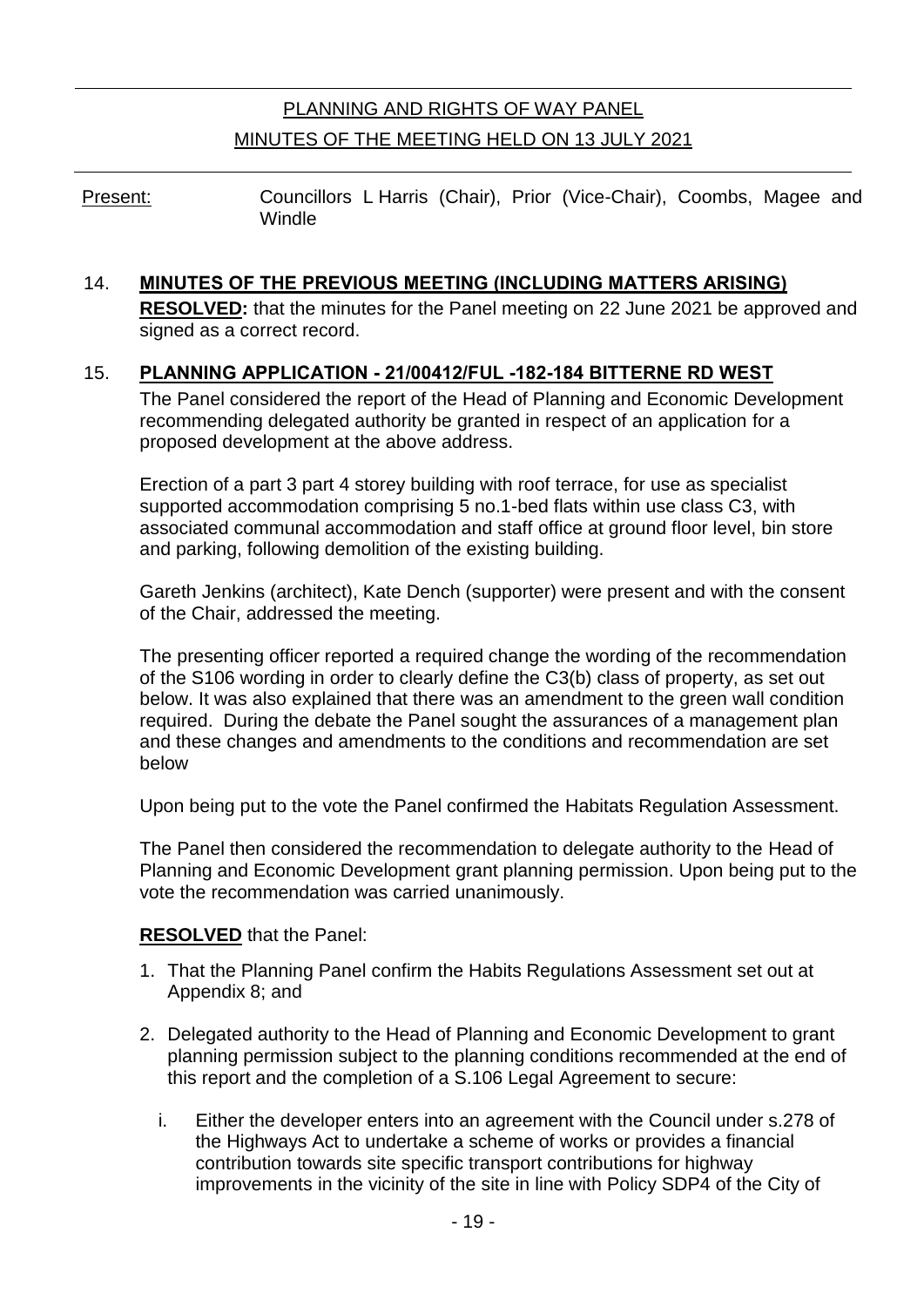Southampton Local Plan Review (as amended 2015), policies CS18 and CS25 of the adopted LDF Core Strategy (as amended 2015) and the adopted Developer Contributions SPD (April 2013);

- ii. An undertaking by the developer that limits the occupation of the building for use as specialist supported accommodation to class C3 (b). Residents will be supervised by staff 24 hours a day, 7 days a week; and on-site staff will be employed by registered care providers with the accommodation managed by Southampton City Council's adult social care team.
- iii. Submission of a highway condition survey to ensure any damage to the adjacent highway network attributable to the build process is repaired by the developer.
- iv. Either a scheme of measures or a financial contribution to mitigate against the pressure on European designated nature conservation sites in accordance with Policy CS22 of the Core Strategy and the Conservation of Habitats and Species Regulations 2010.
- 3. That the Head of Planning and Economic Development be delegated powers to add, vary and /or delete relevant parts of the Section 106 agreement and/or conditions as necessary. In the event that the legal agreement is not completed within a reasonable period following the Panel meeting, the Head of Planning and Economic Development be granted authority to refuse permission on the ground of failure to secure the provisions of the Section 106 Legal Agreement.

#### **Additional and Amended Conditions**

27. Green wall implementation, specification and maintenance [Pre-Occupation Condition].

Prior to the occupation of the development hereby approved the green wall shall be implemented and installed in accordance with the specification detailed within the approved 'Living Wall Proposal' document referenced below. The green wall shall be maintained in full accordance with approved 'Living Wall Proposal' document throughout the lifetime of the development.

 Living Wall Proposal, 04/06/2021, biotecture, received 08.06.2021 REASON: In the interests of the visual amenities of the area, air quality, biodiversity and in order to safeguard a critical aspect of the developments overall design.

30. APPROVAL CONDITION - Nitrates (pre-commencement condition)

No occupation of the development hereby approved shall take place until the Council has received and agreed written evidence that the applicant has purchased sufficient credits from Eastleigh Borough Council to offset the [2.8 kg nitrates] identified in the budget and the HRA from the development. REASON: To secure mitigation against the pressure on European designated nature conservation sites in accordance with Policy CS22 of the Core Strategy and the Conservation of Habitats and Species Regulations 2010; and in order to address the refusal reason as set out in the appeal decision with reference APP/D1780/W/19/3220123.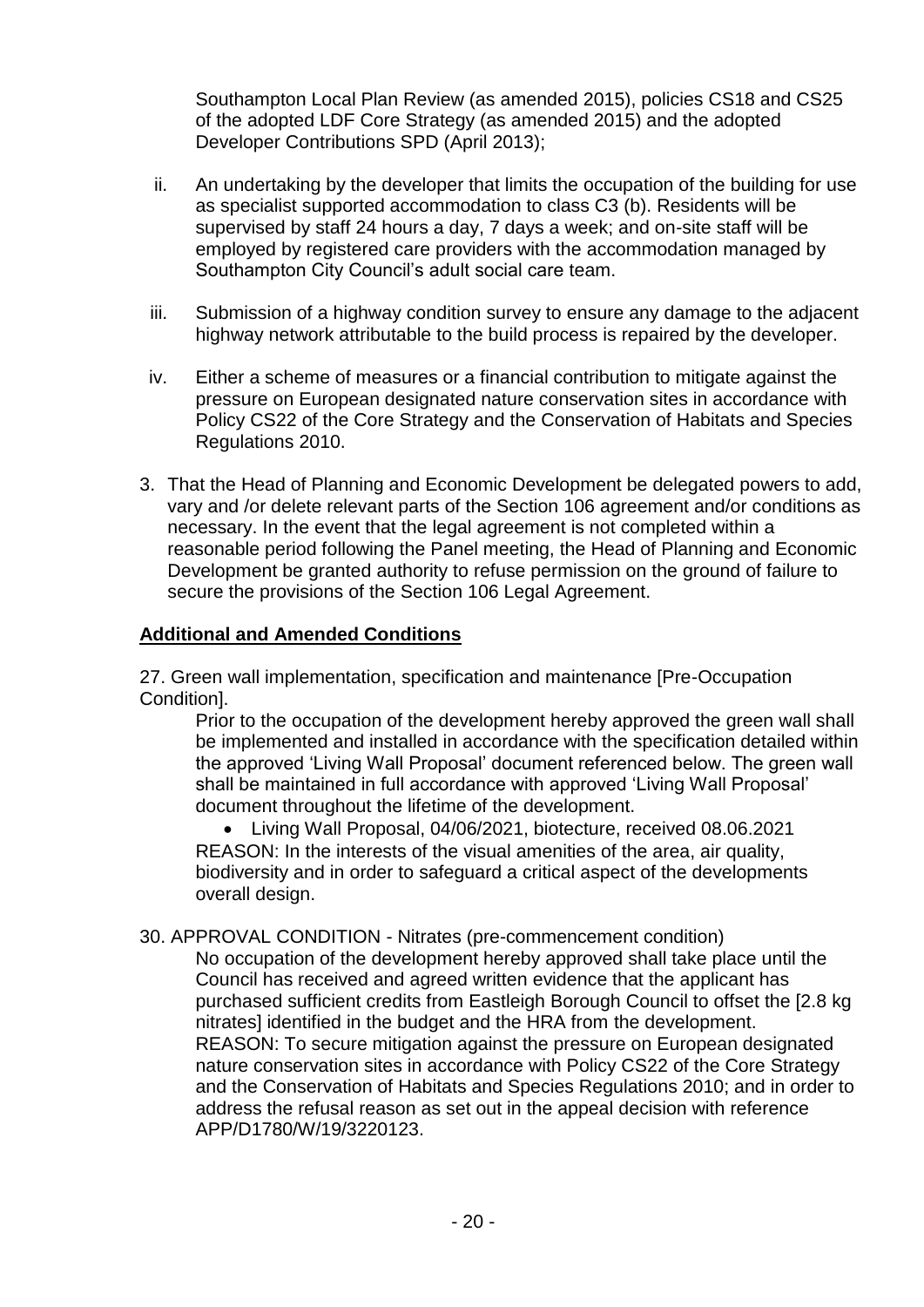31. APPROVAL CONDITION - Residential Accommodation Management Plan [Pre-Occupation Condition]

Prior to the occupation of the development hereby approved a Residential Accommodation Management Plan, to include details of safety and security measures, practices and procedures that serve the hereby approved residential accommodation in specialist use [class C3(b)] and which includes details of the following shall be submitted to and approved in writing. Once approved the development shall be implemented in accordance with the approved details:

- Management arrangements for access and use of the roof top terrace including hours of use and supervision;
- Security measures preventing residents from leaving the building without supervision (if their care packages/risk assessments deem it unsafe to do so) including at night;
- Confirmation of on-site staffing by registered care providers on a 24 hour/7 days a week basis; and,
- **Emergency procedures.**

REASON: To safeguard the residential amenities of neighbouring properties, in the interests of highways safety and in the interest of the safety and security of all residents within the development hereby approved.

## 16. **PLANNING APPLICATION - 19/01773/FUL - UNIT 1D, QUAYSIDE PARK**

The Panel considered the report of the Head of Planning and Economic Development recommending that conditional planning permission be granted in respect of an application for a proposed development at the above address.

Change of use to gym (class D2) (retrospective)

A statement from Graham George was circulated to Panel Members and presented to the meeting.

The Panel then considered the recommendation to grant conditional planning permission. Upon being put to the vote the recommendation was carried unanimously.

**RESOLVED** that planning permission be approved subject to the conditions set out within the report.

# 17. **PLANNING APPLICATION - 20/01317/FUL - 230 - 234 WINCHESTER ROAD**

The Panel noted that this item had been withdrawn from consideration at this meeting.

## 18. **PLANNING APPLICATION - 21/00619/FUL - 11 MONKS WAY**

The Panel considered the report of the Head of Planning and Economic Development recommending that conditional planning permission be granted in respect of an application for a proposed development at the above address.

Erection of a single storey side extension

Michelle Bezant (local residents/ objecting), Eric Stone (applicant) and Councillor Fielker (ward councillors/objecting) were present and with the consent of the Chair, addressed the meeting.